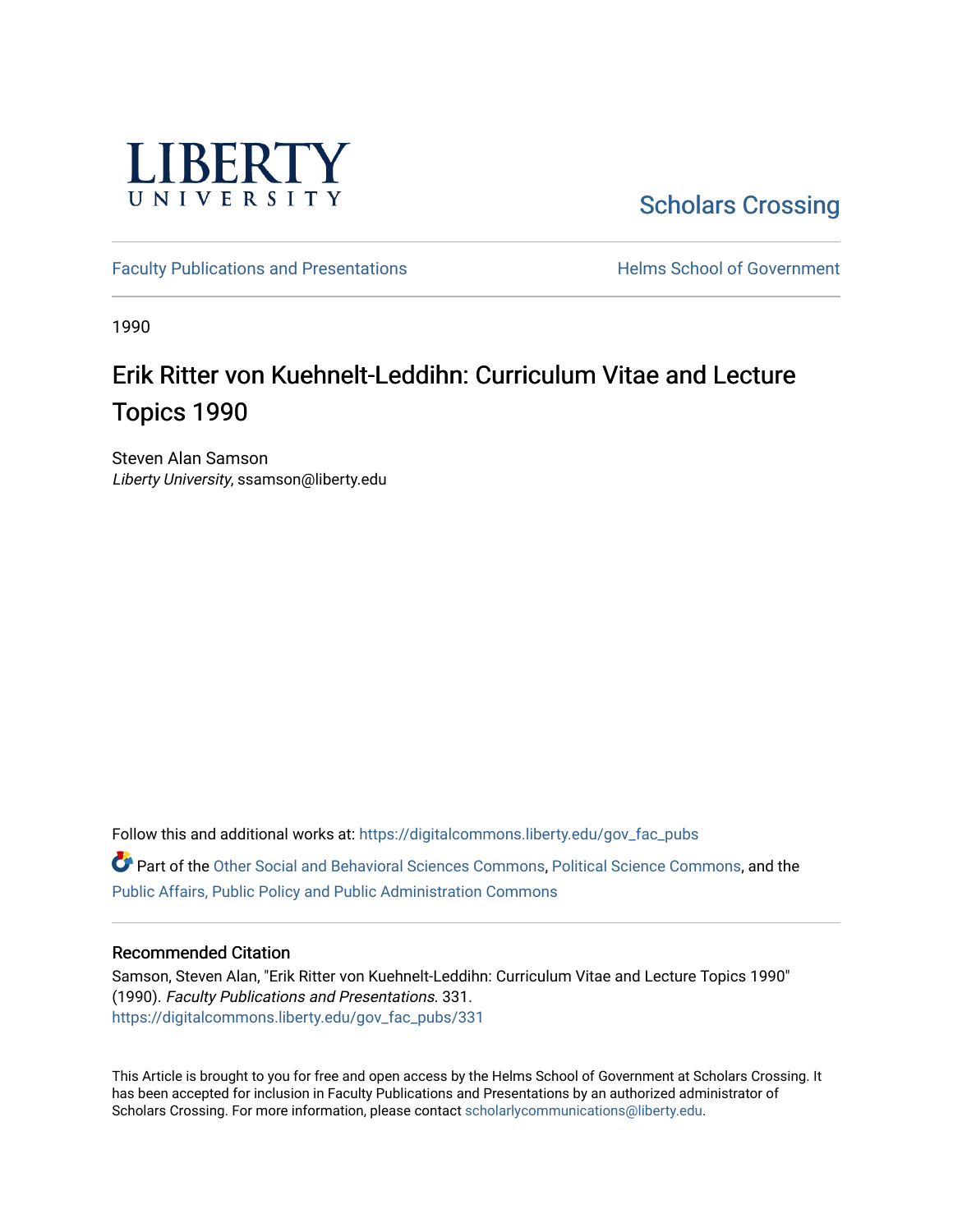

## Erik Ritter von Kuehnelt-Leddihn: Curriculum Vitae and Lecture Topics

Born July 31, 1909 in Austria, I began to study civil and canonic law at the University of Vienna, but took up political science when I transferred to the University of Budapest in 1929, where I gOt my doctor's degree. In between I also attended courses at the Theological School of Vienna University. I speak  $-$  more or less fluently  $-$  eight languages and have a reading knowledge of 11 others, necessary for my research.

At sixteen I began to write for newspapers and periodicals (the first being the London *Spectator)* and at the age of twenty I was sent to Russia as special correspondent for a Hungarian daily.

In 1937 I went to Georgetown University where I taught for one year. After a visit to Spain during the Civil War I returned to the United States where I soon was made head of the Department of History and Sociology at St. Peter's College, Jersey City. In 1942-1943 I also taught a course of Japanese at Fordham University. At the end of that year I joined the faculty of Chestnut Hill College, Philadelphia, where I remained until the summer of 1947, when I resettled in Austria to devote myself to reading, writing and further studies, visiting America every year.

Knowing all European countries, 1 started in 1955 to make annual trips either to the Subarctic, the Southern Hemisphere, or around the world. Thus I regularly alternated periods of study with periods of travel in order to gain firsthand information and impressions. In the past two decades I have visited the following countribs: Iceland, Greenland, Guatemala, Costa Rica, Panamá, Haiti, Santo Domingo, Puerto Rico, Antigua, Guadeloupe, Curacao, Colombia, Venezuela, Ecuador, Peru, Bolivia, Chile, Argentina, Uruguay, Paraguay, Brazil, Tahiti, Fiji, Australia and Tasmania, New Guinea', New Zealand, Hawaii, Japan, the Philippines, Korea, China, Hong-Kong and Macao, Vietnam, Laos, Cambodia, Thailand, Burma, Singapore, India, Indonesia, Nepal, Pakistan, Malaysia, Iran, the USSR and Siberia, Turkey, Irak, Kuweit, Jordan, Israel, Cyprus, Lebanon, Egypt, Libya, Tunisia, Algeria, Morocco, Senegal, Liberia, the Spanish Sahara, Ivory Coast, Ghana, Nigeria, Ethiopia, Kenya, Rwanda, Congo-Kinshasa, Congo-Brazzaville, Angola, South Africa, Morambique, Rhodesia, Mauritius. Most of these countries I have visited on several occasions, Vietnam, for imtance, five times and Northern Ireland recently twice. The United States? I know all 50 States, including Puerto Rico and the Canal Zone. (Red China in 1983).

Among my novels I would like to mention *Gates of Hell*  (Salzburg, London, New York, Poznan, Milan, Budapest); *Night over the East* (Salzburg, London); *Moscow* 1979 (London, New York, Zürich, São Paulo, Madrid, Santiago, Freiburg, Paris); *Black Banners* (London, Caldwell, Paris, Madrid); *Die Gottlosen* (Salzburg, Roosendaal).

My theoretical books include *Liberty* or *Equality?* (London and Caldwell 1952, Madrid 1962, Rome 1966). A greatly enlarged German edition, almost double in size, came our in Salzburg in 1953. A brief treatise, *America's Founding Fathers*  (Vienna 1948) was written to correct certain misunderstandings, entertained by Americans and Europeans alike, concerning American realities. I have also contributed essays to *Catholicism in America* (New York 1954), *Realities* (Milwaukee 1958), *Wandcrwege* (Zurich 1961), *Between Two Cities* (Chicago 1962), *Lateinamcrika* (Zurich 1962), *Scbicksalsfragen der Westlichen Zivili!ation* (Zurich 1965), *Moskau-Pe'cing* (Olten 1965), *Seeds of Anarchy* (Dallas 1969), *Adel :n .Osterreicb* (Vienna 1971), *Konscrvalismus Intemacional*  (Stuttgart 1973), arid an account of early American history for the *Hane!buch der Weftgescbichte* (Olten 1956). Other published works of non-fiction are *Neoconservatismo y Neoliberalismo* (Madrid 1955), essays on the Catholic faith and the liberal position, and the relationship between Christianity and technology in *Ordo* (volumes X and XIII), as well as a p.noramic sketch of the role of freecom in the Catholic Church: *Zwhchen Ghetto und Katakombe* (Salzburg 1960), the last chapter of which is also contained in the anthology *Gendai Shicho to katorishizumu* (Tokyo 1959). Two small volumes, *Lateinamerika — Geschichte eines Scheiterns* (Osna-<br>brück 1967) and *Herz, Hirn und Rückgrat* (Osnabrück 1968), the latter illustrated with my own paintings and published in Chicago (1969) as *Tbe Timeless Christian,* are among my later publications. The most recent ones are *Amerika, Leitbile! im Zwielicht* (Einsiedeln-Cologne 1971), *Luftschlosser, Uigen u;,d Legcnden* (Vienna 1972), and *Leftism* - *From Sa.fe ,md Marx to Hitler and Marcuse* (New Rochelle 1974). *Das Ralsel der Liebe* (Vienna 1975), deals with the relationship between the sexes.

In the field of journalism I have written for: *Tomorrow, The Catholic World, The Commonweal, America, The Geographic Review, The Southwest Review, The Journal of the History of Ideas, Modern Age, New Scholasticism, Journal Df Central European Affairs, The National Review, The Critic, Thought, The Freeman, Confluence* (all in the United States); *The Dublin Review, The Tablet, The Catholic Herald*  (all in London). In Germany and Austria I contributed to *Frankfurter Hefte, Die Industrie, Una Sancta, Neues Abendland, Rheinischer M erkur, Wort und Wahrheit, Deutsche Zeitung, Deutschlandmagazin, Critic6n, Die Furche, Hochland, Die* Presse, *Die Welt,* in Italy to *Humanitas,* in Spain to *Revista del Occidente* and *Nuestro Tiempo,* in Argentina to *Criterio,* in Sweden to *Credo, Sam tid och Framtid,* in Norway to *Farmand,* in Switzerland to *Schweizer Rundschau* and